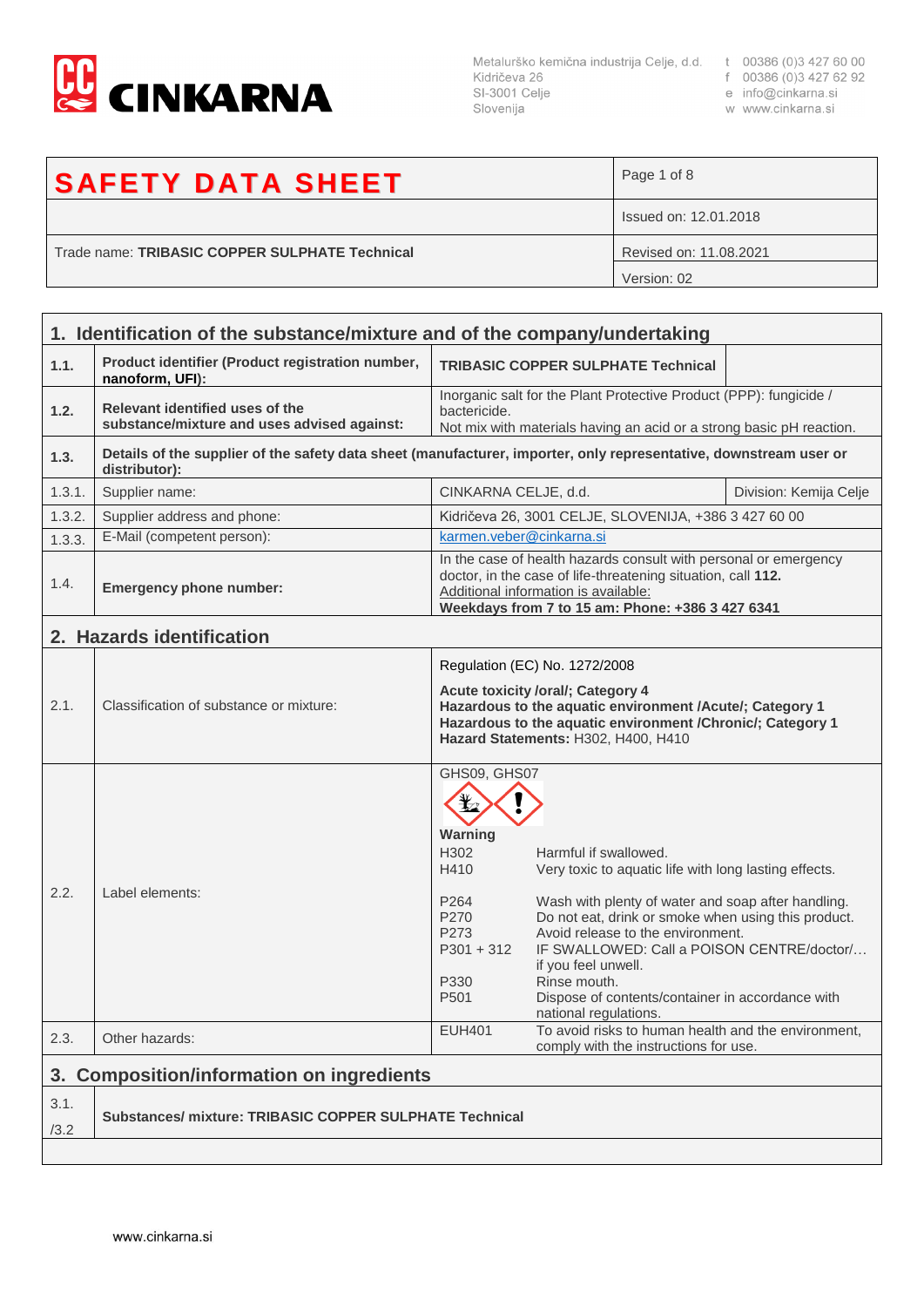## Trade name: **TRIBASIC COPPER SULPHATE Technical**

| Chemical name                              | Tribasic copper sulphate                                                       | CAS No.<br>EC No.<br>Index No.<br>12527-76-3<br>215-582-3<br>029-018-00-7 | Reference No.<br>$02 -$<br>2119707604-<br>43-0000                                                                                                                                                                                                                                                                                                                                                                                                                                                                                                                                                                                                          | $\%$<br>wt/vol/max.<br>conc.<br>$94 - 96.5$ wt. %                                                                                                                                                                                                                                                                                                                                                                                      | Classification according to<br>Regulation (EC) No 1272/2008<br>(CLP)<br>Acute toxicity /oral/; Category 4<br>Hazardous to the aquatic<br>environment /Acute/; Category<br>1; $M = 10$<br>Hazardous to the aquatic<br>environment / Chronic/; Category<br>1; $M = 10$<br><b>Hazard Statements:</b><br>H302, H400, H410                                       | SCL,<br>M-factor,<br><b>ATE</b><br>oral: $ATE = 500$ mg/kg<br>b w<br>$M = 10$<br>$M = 10$ |
|--------------------------------------------|--------------------------------------------------------------------------------|---------------------------------------------------------------------------|------------------------------------------------------------------------------------------------------------------------------------------------------------------------------------------------------------------------------------------------------------------------------------------------------------------------------------------------------------------------------------------------------------------------------------------------------------------------------------------------------------------------------------------------------------------------------------------------------------------------------------------------------------|----------------------------------------------------------------------------------------------------------------------------------------------------------------------------------------------------------------------------------------------------------------------------------------------------------------------------------------------------------------------------------------------------------------------------------------|-------------------------------------------------------------------------------------------------------------------------------------------------------------------------------------------------------------------------------------------------------------------------------------------------------------------------------------------------------------|-------------------------------------------------------------------------------------------|
|                                            | 4. First aid measures                                                          |                                                                           |                                                                                                                                                                                                                                                                                                                                                                                                                                                                                                                                                                                                                                                            |                                                                                                                                                                                                                                                                                                                                                                                                                                        |                                                                                                                                                                                                                                                                                                                                                             |                                                                                           |
| 4.1.<br>Description of first aid measures: |                                                                                | started.                                                                  | General measures: The safety of the rescuer must be ensured before<br>rescuing the victim. The affected person should be removed from the<br>contaminated area to fresh air or a well-ventilated area as soon as<br>possible and protected from the cold or heat. In case of<br>unconsciousness, the victim is placed in the unconscious position (on<br>the left side). In case of respiratory arrest and / or cardiac arrest,<br>resuscitation is performed according to the basic resuscitation<br>procedure: airway relaxation, preferably not artificial mouth breathing -<br>an automatic defibrillator is obtained, and external cardiac massage is |                                                                                                                                                                                                                                                                                                                                                                                                                                        |                                                                                                                                                                                                                                                                                                                                                             |                                                                                           |
|                                            | Inhalation:                                                                    |                                                                           | immediately.                                                                                                                                                                                                                                                                                                                                                                                                                                                                                                                                                                                                                                               | Remove affected person from contaminated area to fresh air. If the<br>affected person coughs, has difficulty breathing, or has a burning<br>sensation in the mouth, throat, or chest, seek medical attention                                                                                                                                                                                                                           |                                                                                                                                                                                                                                                                                                                                                             |                                                                                           |
|                                            | Skin contact:                                                                  |                                                                           |                                                                                                                                                                                                                                                                                                                                                                                                                                                                                                                                                                                                                                                            | Remove contaminated clothing, gloves and shoes. Wash the affected<br>parts of the body thoroughly with plenty of soap and water. If skin<br>irritation persists, seek medical attention.                                                                                                                                                                                                                                               |                                                                                                                                                                                                                                                                                                                                                             |                                                                                           |
|                                            | Eyes/mycosis contact:                                                          |                                                                           |                                                                                                                                                                                                                                                                                                                                                                                                                                                                                                                                                                                                                                                            | Open eyelids with thumb and forefinger and rinse your eyes with clean<br>water or saline for 15 minutes. In case of wearing contact lenses, they<br>should be removed immediately, and eye rinsing should be continued.<br>If irritation and redness persist, seek medical attention.<br>The affected person should rinse the oral cavity with water and drink                                                                         |                                                                                                                                                                                                                                                                                                                                                             |                                                                                           |
|                                            | Ingestion:                                                                     |                                                                           | vomiting. Call a doctor.                                                                                                                                                                                                                                                                                                                                                                                                                                                                                                                                                                                                                                   | 2-3 dl of water. ATTENTION! Do not induce vomiting. Do not give<br>anything to a person with a narrowed consciousness or induce                                                                                                                                                                                                                                                                                                        |                                                                                                                                                                                                                                                                                                                                                             |                                                                                           |
| 4.Z                                        | Most important symptoms and effects, acute<br>and delayed:                     |                                                                           | years of service.                                                                                                                                                                                                                                                                                                                                                                                                                                                                                                                                                                                                                                          | Various tests suggest the possible occurrence of nausea, abdominal<br>cramps and vomiting as a result of irritation of the gastric mucosa.<br>Symptoms of high copper concentrations are liver toxicity and<br>neurological disorders (but without side effects on tissue distribution),<br>rapid heartbeat, lowering of blood pressure, cardiovascular collapse,<br>unconsciousness. There are no lung injuries in workers with forty |                                                                                                                                                                                                                                                                                                                                                             |                                                                                           |
| 4.3.                                       | Indication of any immediate medical attention<br>and special treatment needed: |                                                                           |                                                                                                                                                                                                                                                                                                                                                                                                                                                                                                                                                                                                                                                            | Basic life functions need to be established and maintained. Gastric<br>lavage is indicated if a large amount of fertilizer is suspected. There is<br>no specific antidote. Treatment is symptomatic.                                                                                                                                                                                                                                   |                                                                                                                                                                                                                                                                                                                                                             |                                                                                           |
| 5. Firefighting measures                   |                                                                                |                                                                           |                                                                                                                                                                                                                                                                                                                                                                                                                                                                                                                                                                                                                                                            |                                                                                                                                                                                                                                                                                                                                                                                                                                        |                                                                                                                                                                                                                                                                                                                                                             |                                                                                           |
| 5.1.                                       | <b>Extinguishing media</b>                                                     |                                                                           |                                                                                                                                                                                                                                                                                                                                                                                                                                                                                                                                                                                                                                                            |                                                                                                                                                                                                                                                                                                                                                                                                                                        |                                                                                                                                                                                                                                                                                                                                                             |                                                                                           |
|                                            | Appropriate media:                                                             |                                                                           |                                                                                                                                                                                                                                                                                                                                                                                                                                                                                                                                                                                                                                                            |                                                                                                                                                                                                                                                                                                                                                                                                                                        | Use dry extinguishing media, carbon dioxide CO2 or foam. Water is<br>only used in the dispersed state.                                                                                                                                                                                                                                                      |                                                                                           |
|                                            | Inappropriate media:                                                           |                                                                           |                                                                                                                                                                                                                                                                                                                                                                                                                                                                                                                                                                                                                                                            | Don't use direct water jet.                                                                                                                                                                                                                                                                                                                                                                                                            |                                                                                                                                                                                                                                                                                                                                                             |                                                                                           |
| 5.2.                                       | Specific hazards arising from the substance or<br>mixture:                     |                                                                           |                                                                                                                                                                                                                                                                                                                                                                                                                                                                                                                                                                                                                                                            | disposal of hazardous waste.                                                                                                                                                                                                                                                                                                                                                                                                           | In the case of fire - hydrogen chloride and oxides of copper may form.<br>Never rinse the contaminated soil with water. Water from the fire<br>should not be allowed to enter drain systems or watercourses. It<br>should be separately collected and disposed of at an appropriately<br>regulated landfill, in accordance with the applicable Rules of the |                                                                                           |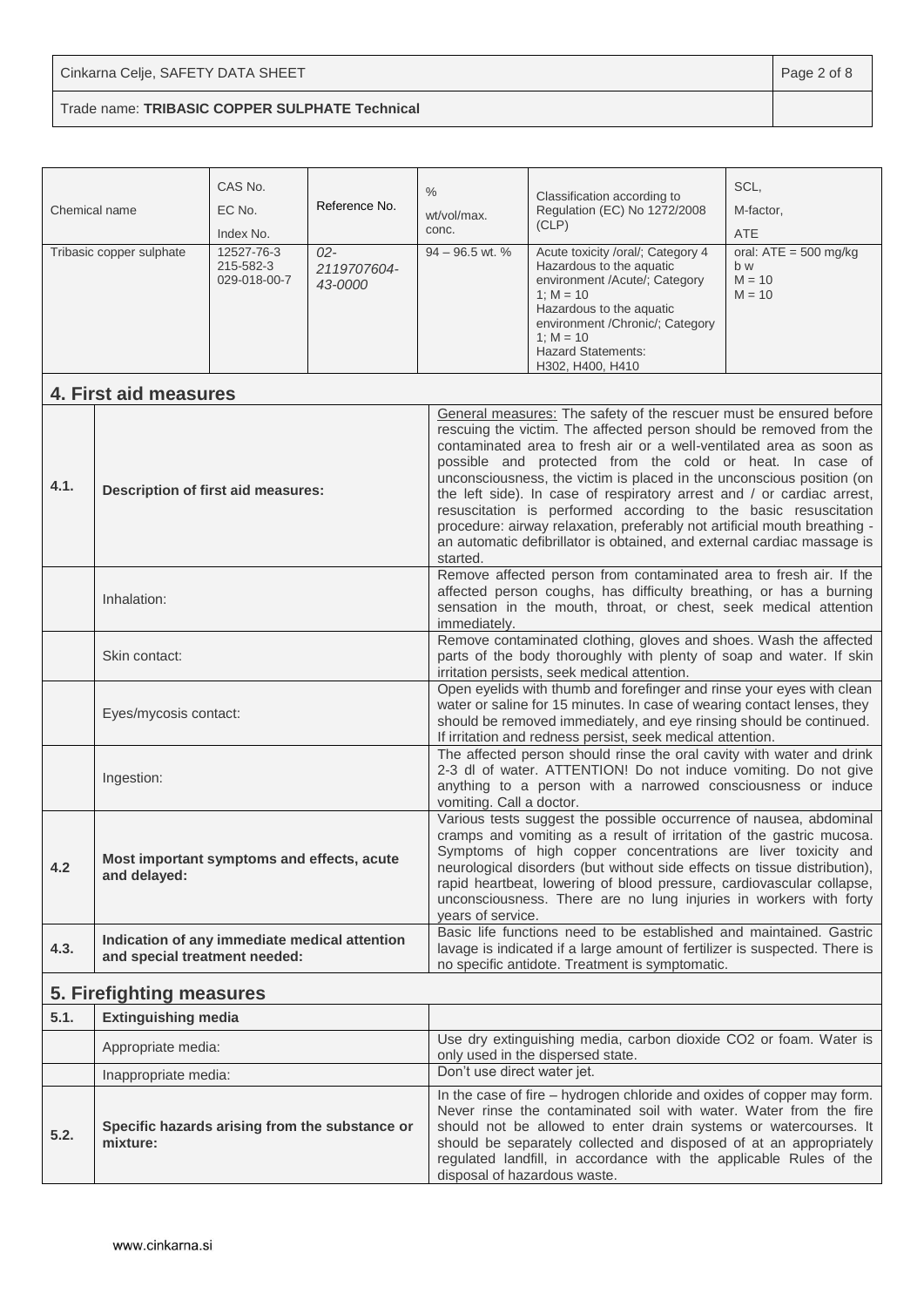Cinkarna Celje, SAFETY DATA SHEET **Page 3 of 8** 

| 5.3.         | <b>Advice for firefighters:</b>                                                                                                                   | Not required.                                                                                                                                                                                                                                                                                                                                                                                                                                                                                                                                                                                                                                                       |
|--------------|---------------------------------------------------------------------------------------------------------------------------------------------------|---------------------------------------------------------------------------------------------------------------------------------------------------------------------------------------------------------------------------------------------------------------------------------------------------------------------------------------------------------------------------------------------------------------------------------------------------------------------------------------------------------------------------------------------------------------------------------------------------------------------------------------------------------------------|
|              | 6. Accidental release measures                                                                                                                    |                                                                                                                                                                                                                                                                                                                                                                                                                                                                                                                                                                                                                                                                     |
| 6.1.         | Personal precautions protective equipment and                                                                                                     |                                                                                                                                                                                                                                                                                                                                                                                                                                                                                                                                                                                                                                                                     |
|              | emergency procedures                                                                                                                              |                                                                                                                                                                                                                                                                                                                                                                                                                                                                                                                                                                                                                                                                     |
| 6.1.1.       | For non-emergency persons:                                                                                                                        | See section 6.3.2                                                                                                                                                                                                                                                                                                                                                                                                                                                                                                                                                                                                                                                   |
| 6.1.2.       | For emergency responders:                                                                                                                         | See section 4.1                                                                                                                                                                                                                                                                                                                                                                                                                                                                                                                                                                                                                                                     |
| 6.2.<br>6.3. | <b>Environmental precautions:</b><br>Methods and material for containment and                                                                     | Potential for water contamination - inform the competent services.                                                                                                                                                                                                                                                                                                                                                                                                                                                                                                                                                                                                  |
|              | cleaning up                                                                                                                                       |                                                                                                                                                                                                                                                                                                                                                                                                                                                                                                                                                                                                                                                                     |
| 6.3.1.       | Appropriate spillage retaining techniques (fencing,<br>covering drains, retaining procedures):                                                    | In the event of substance being mixed with water - prevent<br>(substance cover with soil or other absorbent materials) the spread<br>into the underground drainage pipe system or streams.                                                                                                                                                                                                                                                                                                                                                                                                                                                                          |
| 6.3.2.       | Appropriate cleaning procedures                                                                                                                   |                                                                                                                                                                                                                                                                                                                                                                                                                                                                                                                                                                                                                                                                     |
|              | Neutralization techniques:                                                                                                                        | Cover the fertilizer with soil, peat of other neutral absorbent material.                                                                                                                                                                                                                                                                                                                                                                                                                                                                                                                                                                                           |
|              | Decontamination techniques:                                                                                                                       | Scatter: warn the persons present of the danger, secure the<br>dangerous area, inform the responsible services, withdraw from the<br>wind direction, use personal protective equipment (point 8.2.2), call<br>the Information Centre, tel.: 112.                                                                                                                                                                                                                                                                                                                                                                                                                    |
|              | Absorbent materials:                                                                                                                              | Neutral material: earth, peat, sand or any other absorbent material.                                                                                                                                                                                                                                                                                                                                                                                                                                                                                                                                                                                                |
|              | Cleaning techniques:                                                                                                                              | In the case of scattering pick up the substance with a shovel and<br>place it into a clean and labelled container with a fully sealable lead.<br>Do not breathe in the dust. If the substance cannot be re-used it<br>should be disposed of in accordance with the applicable Rules of the<br>disposal of hazardous waste.<br>If the substance is mixed with absorbent material in moisture soil, it<br>should be mechanically removed like hazardous waste. We use<br>personal protective equipment (read 8.2.2). After work the soil and<br>dirty objects area is washed with water and detergent. Waste water<br>should not enter drain systems or watercourses. |
|              | Sucking techniques:                                                                                                                               | Use industrial vacuum cleaner for dry cleaning - wet and dry vacuum<br>cleaners (with a brush, with adapter for dust).                                                                                                                                                                                                                                                                                                                                                                                                                                                                                                                                              |
|              | Required equipment for retaining /cleaning:                                                                                                       | The equipment used depends on the type and extent of<br>contamination. General equipment: tank, neutral absorbent material,<br>shovel and foil to prevent dusting. Cleaning is carried out under<br>supervision of experts. Usually fire management intervention is<br>supervising.                                                                                                                                                                                                                                                                                                                                                                                 |
| 6.3.3.       | Inappropriate cleaning or retaining techniques:                                                                                                   | Retention in the direction of the wind; rinsing with water before the<br>substance is mechanically removed; using the detergent with an acid<br>reaction.                                                                                                                                                                                                                                                                                                                                                                                                                                                                                                           |
| 6.4.         | Reference to other sections:                                                                                                                      | Not required.                                                                                                                                                                                                                                                                                                                                                                                                                                                                                                                                                                                                                                                       |
|              | 7. Handling and storage                                                                                                                           |                                                                                                                                                                                                                                                                                                                                                                                                                                                                                                                                                                                                                                                                     |
| 7.1.         | <b>Precautions for safe handling</b>                                                                                                              |                                                                                                                                                                                                                                                                                                                                                                                                                                                                                                                                                                                                                                                                     |
| 7.1.1.       | Recommendations shall be specified to:                                                                                                            | No data.                                                                                                                                                                                                                                                                                                                                                                                                                                                                                                                                                                                                                                                            |
|              | Safe handling of substance or mixture:                                                                                                            | Use in well ventilated area. Accumulation of dust and powder should<br>be reduced to a minimum that the concentration of dust does not<br>exceed the limit value (point 8.1.1). Mandatory use of personal<br>protective equipment (read section 8.2.2.). Follow instructions for safe<br>handling of substance.                                                                                                                                                                                                                                                                                                                                                     |
|              | Prevent handling of incompatible substances or<br>mixtures:                                                                                       | Follow all instructions for use and SDS.                                                                                                                                                                                                                                                                                                                                                                                                                                                                                                                                                                                                                            |
|              | Operations and conditions which create new risks<br>by altering the properties of the substance or<br>mixture, and to appropriate countermeasure: | There is no change in the properties of the substance in the product,<br>so there is no risk and no appropriate countermeasures.                                                                                                                                                                                                                                                                                                                                                                                                                                                                                                                                    |
|              | Reduce the release of the substance or mixture to<br>the environment:                                                                             | Follow all instructions for use and SDS.                                                                                                                                                                                                                                                                                                                                                                                                                                                                                                                                                                                                                            |
|              |                                                                                                                                                   | Use Personal Protective Equipment (PPE). Protective clothing must                                                                                                                                                                                                                                                                                                                                                                                                                                                                                                                                                                                                   |

7.1.2.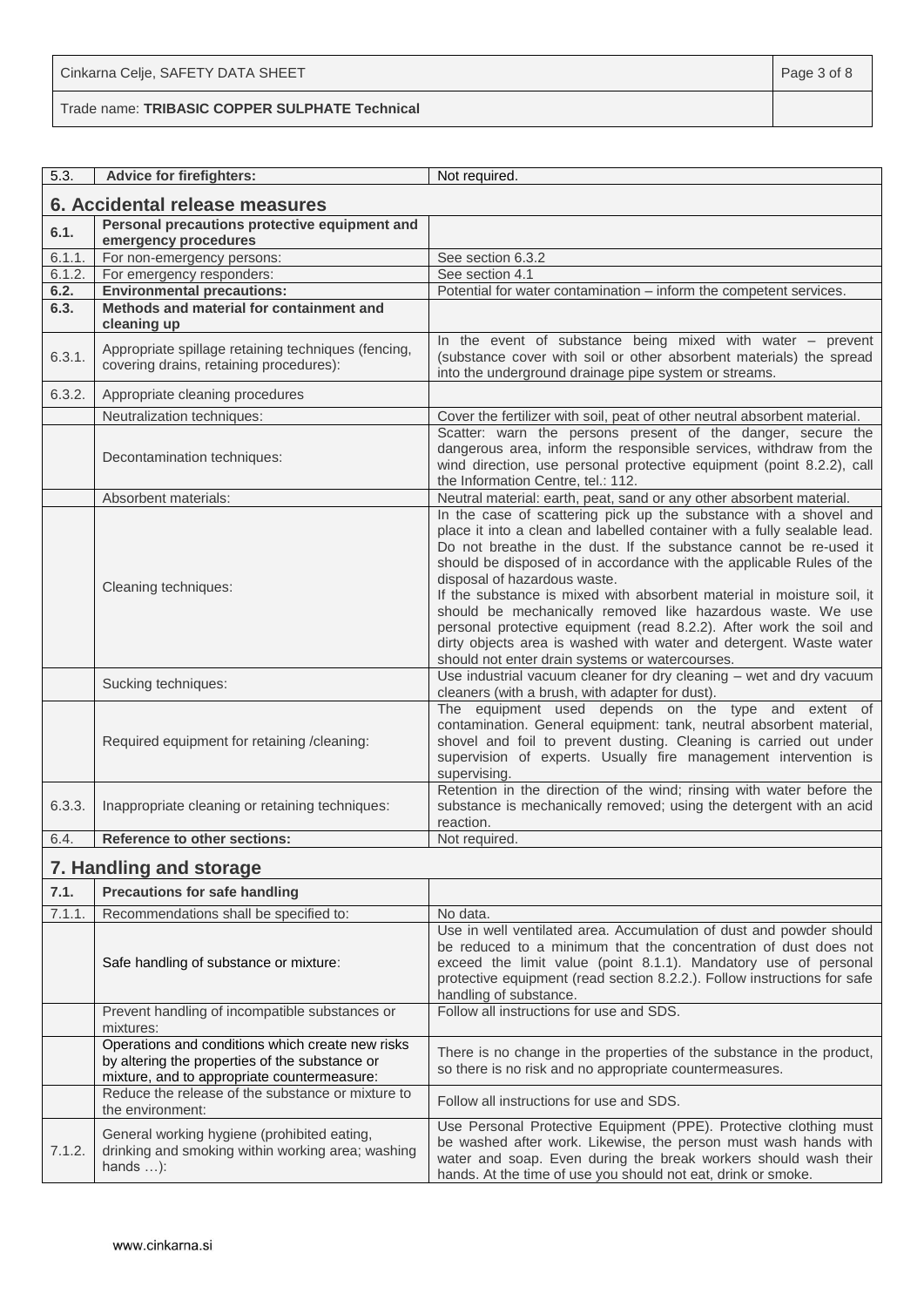| Cinkarna Celje, SAFETY DATA SHEET              | Page 4 of 8 |
|------------------------------------------------|-------------|
| Trade name: TRIBASIC COPPER SULPHATE Technical |             |

| 7.2. | Conditions for safe storage, including any<br>incompatibilities                                 |                                                                                                                                                                                                                                                                                                                                                                                                     |
|------|-------------------------------------------------------------------------------------------------|-----------------------------------------------------------------------------------------------------------------------------------------------------------------------------------------------------------------------------------------------------------------------------------------------------------------------------------------------------------------------------------------------------|
|      | Management of risk associated with:                                                             |                                                                                                                                                                                                                                                                                                                                                                                                     |
|      | - explosive atmospheres:                                                                        | Unspecified.                                                                                                                                                                                                                                                                                                                                                                                        |
|      | - corrosive substances:                                                                         | Substance must be isolated from corrosive substances (acids, bases).                                                                                                                                                                                                                                                                                                                                |
|      | - incompatible substances or mixtures:                                                          | Substances with acids reaction.                                                                                                                                                                                                                                                                                                                                                                     |
|      | - evaporation substances:                                                                       | Unspecified.                                                                                                                                                                                                                                                                                                                                                                                        |
|      | - potential ignition sources:                                                                   | Unspecified.                                                                                                                                                                                                                                                                                                                                                                                        |
|      | How to control the effects of                                                                   |                                                                                                                                                                                                                                                                                                                                                                                                     |
|      | - weather conditions:                                                                           | Substance shouldn't be exposed to rain and shouldn't be used in<br>areas with high humidity.                                                                                                                                                                                                                                                                                                        |
|      | - ambient pressure:                                                                             | Unspecified.                                                                                                                                                                                                                                                                                                                                                                                        |
|      | - temperature:                                                                                  | Room temperature.                                                                                                                                                                                                                                                                                                                                                                                   |
|      | - sunlight:                                                                                     | Fertilizer must be separated from direct sunlight.                                                                                                                                                                                                                                                                                                                                                  |
|      | - humidity:                                                                                     | The product is hygroscopic.                                                                                                                                                                                                                                                                                                                                                                         |
|      | Securing integrity of substance or mixture by use<br>of:                                        |                                                                                                                                                                                                                                                                                                                                                                                                     |
|      | - stabilisers:                                                                                  | Not required.                                                                                                                                                                                                                                                                                                                                                                                       |
|      | - antioxidants:                                                                                 | Not required.                                                                                                                                                                                                                                                                                                                                                                                       |
|      | Other advice including:                                                                         |                                                                                                                                                                                                                                                                                                                                                                                                     |
|      | - ventilation requirements;                                                                     | Store in the original packaging (closed and marked); in a well-<br>ventilated area so that the dust concentration does not exceed the<br>limit value (point 8.1.1); separate from food, drink and feed; in a dry,<br>cool place (room temperature); away from children, animals and non-<br>professionals. Keep away from acids and bases. Protect from direct<br>sunlight. Prevent dust formation. |
|      | - specific designs for storage rooms or vessels<br>(including retention walls and ventilation): | Specific constructions are not required.                                                                                                                                                                                                                                                                                                                                                            |
|      | - quantity limitations regarding storage conditions:                                            | Limited quantities are not determined by proper storage.                                                                                                                                                                                                                                                                                                                                            |
|      | - packaging compatibility:                                                                      | Substance is compatible with the packaging.                                                                                                                                                                                                                                                                                                                                                         |
| 7.3. | Specific end use(s):                                                                            | Use only in accordance with instructions (point 1.2).<br>Reference to section 16.                                                                                                                                                                                                                                                                                                                   |

## **8. Exposure control/ personal protection**

| 8.1.   | <b>Control parameters</b>       |                                                                                                                                                                                                                                                                                                                                                                                                                                                        |
|--------|---------------------------------|--------------------------------------------------------------------------------------------------------------------------------------------------------------------------------------------------------------------------------------------------------------------------------------------------------------------------------------------------------------------------------------------------------------------------------------------------------|
| 8.1.1. | -Limit values (LV):             | Copper: (limit value): Inhalable = 1 mg / $m^3$ ; Alveolar = 0.1 mg / $m^3$                                                                                                                                                                                                                                                                                                                                                                            |
|        |                                 | (short-term value) = 4 mg / $m3$                                                                                                                                                                                                                                                                                                                                                                                                                       |
|        | -Biological limit values (BLV): | Not relevant.                                                                                                                                                                                                                                                                                                                                                                                                                                          |
|        | DNEL:                           | Copper is an essential metal. A regulating mechanism inside the<br>organism is maintaining the balance between the amount of copper<br>that is necessary for normal physiological functioning and the amount<br>which is already harmful for the organism.<br>$ADI = 0.15$ mg Cu/kg bw/day<br>$AOEL = 0.08$ mg Cu/kg bw/day<br>NOAEL (oral, rat) = 16 mg Cu/kg bw/day                                                                                  |
|        | PNEC:                           | Different processes and environmental factors are affecting on copper<br>accumulation in soil such as: pH, organic matter, soil texture and<br>cation exchange capacity (CEC). The largest impact on copper<br>accumulation has locally and regional environment characteristics.<br>The risk of surface water depends on quantity of soluble copper.<br>An effect on aquatic organisms depends on water hardness, pH and<br>dissolved organic carbon. |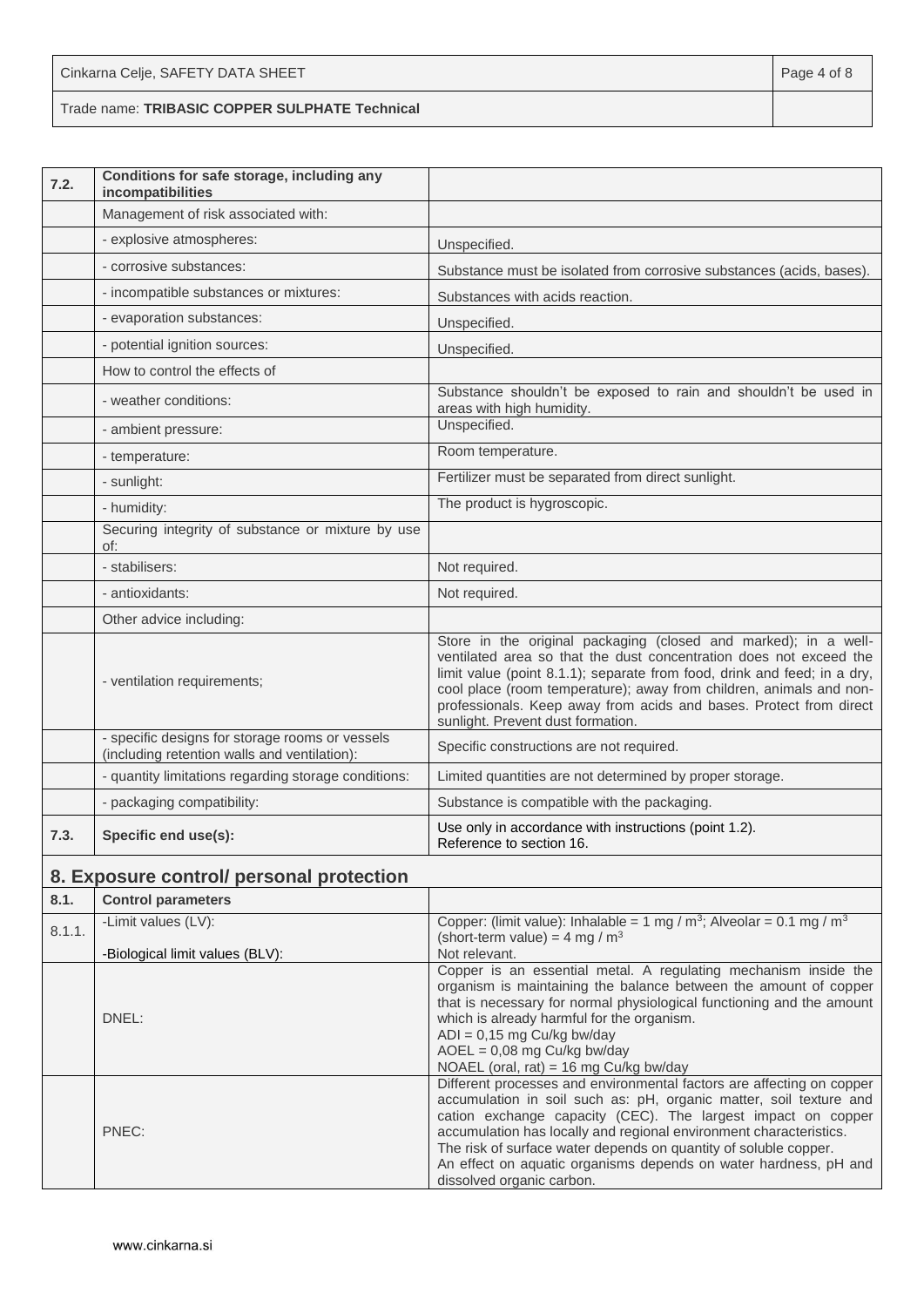| Cinkarna Celje, SAFETY DATA SHEET              | Page 5 of 8 |
|------------------------------------------------|-------------|
| Trade name: TRIBASIC COPPER SULPHATE Technical |             |

|        |                                                           | Not expected that copper would spread into sewage water treatment<br>plants and effected on respiration in the sewage.                                                                                                                                                                                               |
|--------|-----------------------------------------------------------|----------------------------------------------------------------------------------------------------------------------------------------------------------------------------------------------------------------------------------------------------------------------------------------------------------------------|
| 8.2.   | <b>Exposure control</b>                                   |                                                                                                                                                                                                                                                                                                                      |
| 8.2.1. | Appropriate engineering controls:                         | Ventilation (local and spatial).                                                                                                                                                                                                                                                                                     |
| 8.2.2. | Personal protective equipment:                            |                                                                                                                                                                                                                                                                                                                      |
|        | - respiratory protection:                                 | In the case of short term-exposure use respirator-dust mask standard<br>EN 149, class: FFP3 protective factor 20. For prolonged or intense<br>exposure use the filtering half mask standard EN 140, with filter for<br>particles EN 143, type: P3.                                                                   |
|        | - skin protection:                                        | The degree of protection depends on the purpose of handling of the<br>substance. We can use protective clothing (standard EN 13688),<br>which can be washed after use and re-worn, and rubber footwear or<br>footwear protecting against chemicals (standard EN 13832-1). After<br>work we wash with water and soap. |
|        | - hand protection:                                        | Protective gloves against chemicals (standard EN 374-1) with 0.1 to<br>0.4 mm thick for disposable gloves and 0.5 to 1.0 mm thick for re-<br>usable gloves. Water and chemical resistant gloves made by<br>neoprene or latex. After work we wash hands with water and soap and<br>protect the skin with cream.       |
|        | - eye/face protection:                                    | Safety goggles closed at the sides - tightly adjustable according to the<br>SIST EN 166 standard.                                                                                                                                                                                                                    |
|        | - heat radiation protection:                              | There are no thermic dangers.                                                                                                                                                                                                                                                                                        |
|        | Other:                                                    | No need.                                                                                                                                                                                                                                                                                                             |
| 8.2.3. | Environment exposure control:                             | Contaminated water from fire should not be spilled into drains or<br>watercourses. We must prevent the development of dust - ensure<br>adequate ventilation. Waste should be sorted and disposed to an<br>appropriate landfill regulated under the current Rules on the disposal<br>of hazardous waste.              |
|        | 9. Physical and chemical properties                       |                                                                                                                                                                                                                                                                                                                      |
| 9.1.   | Information on basic physical and chemical<br>properties: |                                                                                                                                                                                                                                                                                                                      |
|        | - Physical state:                                         | Fine powder                                                                                                                                                                                                                                                                                                          |
|        | - colour                                                  | Green                                                                                                                                                                                                                                                                                                                |
|        | - odour:                                                  | Odourless                                                                                                                                                                                                                                                                                                            |
|        | pH:                                                       | $6.0 - 8.5$ (1 % aqueous dispersions, at 20 $^{\circ}$ C)                                                                                                                                                                                                                                                            |
|        | Melting/freezing point:                                   | Decomposes before melting point.                                                                                                                                                                                                                                                                                     |
|        | Boiling point or initial boiling point and boiling range  | No boiling point before decomposition.                                                                                                                                                                                                                                                                               |
|        | Flash point:                                              | Not required (solid).                                                                                                                                                                                                                                                                                                |
|        | Auto-ignition temperature:                                | Not relevant.                                                                                                                                                                                                                                                                                                        |
|        | Flammability (solid, gas):                                | Useless.<br>Justification: Inorganic salts are not flammable.                                                                                                                                                                                                                                                        |
|        | Lower and upper explosion limit:                          | Useless.<br>Justification: Inorganic salts are not flammable.                                                                                                                                                                                                                                                        |
|        | Vapor pressure:                                           | Useless (fine powder).                                                                                                                                                                                                                                                                                               |
|        | Density and/or relative density:                          | No data.                                                                                                                                                                                                                                                                                                             |
|        | Solubility:                                               | Water, at 20°C (54,2% Cu):<br>< 3,42.10 <sup>-3</sup> g/L, at pH = 7; 0,5 g/L, at pH = 4-6<br>Organic solvents (20°C):<br>Acetone, ethyl acetate, heptane: $< 0.1$ g/L;<br>dichloromethane: < 10mg/L;                                                                                                                |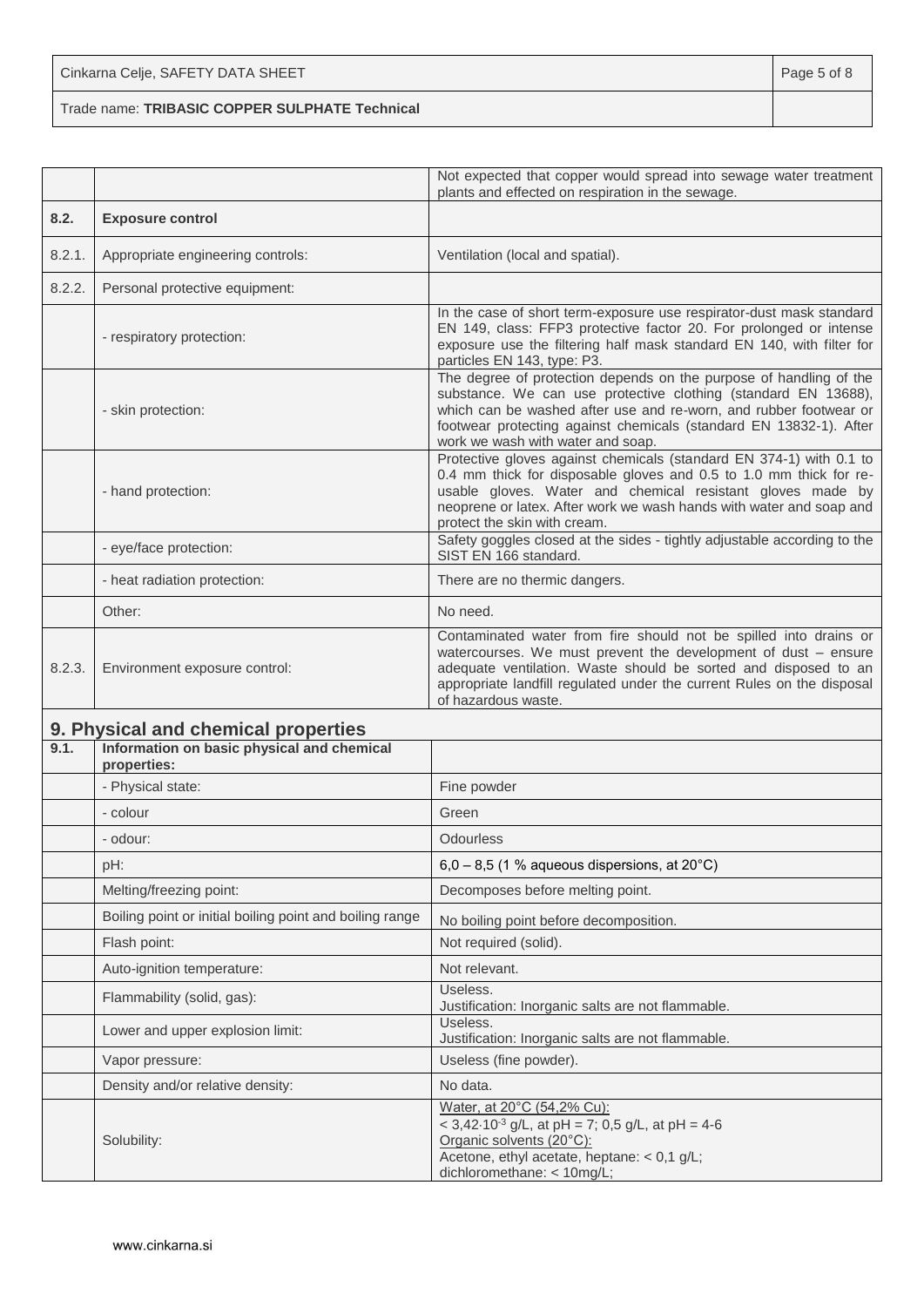Trade name: **TRIBASIC COPPER SULPHATE Technical**

|       |                                                                                    | toluene = $<$ 11.0 mg / L                                                                                                                                                                                                                                                                                                                                         |
|-------|------------------------------------------------------------------------------------|-------------------------------------------------------------------------------------------------------------------------------------------------------------------------------------------------------------------------------------------------------------------------------------------------------------------------------------------------------------------|
|       | Partition coefficient: n-octanol-water:                                            | Not applicable (negligible solubility in water and n-octanol).                                                                                                                                                                                                                                                                                                    |
|       | Decomposition temperature:                                                         | 360°C (for approx. 54,2 % copper).                                                                                                                                                                                                                                                                                                                                |
|       | Kinematic viscosity:                                                               | Useless.<br>Justification: Inorganic salt powder.                                                                                                                                                                                                                                                                                                                 |
|       | Relative vapour density:                                                           | Useless.<br>Justification: Inorganic salt powder.                                                                                                                                                                                                                                                                                                                 |
| 9.2.  | <b>Other information:</b>                                                          | Surface tension: 72.2 mN / m at 20°C (54,2 % Cu).<br>Data for section 9: EFSA<br>Reference to section 16.                                                                                                                                                                                                                                                         |
| 9.2.1 | Information on physical hazard classes                                             |                                                                                                                                                                                                                                                                                                                                                                   |
|       | - Explosives:                                                                      | Not relevant. Substance is not explosive.                                                                                                                                                                                                                                                                                                                         |
|       | - Flammable gases:                                                                 | Not relevant. Substance is not flammable gas.                                                                                                                                                                                                                                                                                                                     |
|       | - Aerosols:                                                                        | Not relevant. Substance is not aerosol.                                                                                                                                                                                                                                                                                                                           |
|       | - Oxidising gases:                                                                 | Not relevant. Substance is not oxidising gas.                                                                                                                                                                                                                                                                                                                     |
|       | - Flammable liquids:                                                               | Not relevant. Substance is an inorganic salt powder.                                                                                                                                                                                                                                                                                                              |
|       | - Flammable solids:                                                                | Not relevant. Substance is an inorganic salt powder.                                                                                                                                                                                                                                                                                                              |
|       | - Corrosive to metals:                                                             | Not relevant. Substance is an inorganic salt powder.                                                                                                                                                                                                                                                                                                              |
| 9.2.2 | Other safety-related parameters:                                                   |                                                                                                                                                                                                                                                                                                                                                                   |
|       | 10. Stability and reactivity                                                       |                                                                                                                                                                                                                                                                                                                                                                   |
| 10.1. | <b>Reactivity:</b>                                                                 | Substance is stable and reacts very slowly.                                                                                                                                                                                                                                                                                                                       |
| 10.2. | <b>Chemical stability:</b>                                                         | Tribasic copper sulphate is not a self - heating substance. Experience<br>of use indicates that it does not ignite in contact with water or evolve<br>gases.<br>Though tribasic copper sulphate is a solid, experience of use and<br>manufacture indicates that it may be considered to be corrosive to<br>metals in a solution (low pH, high hardness of water). |
| 10.3. | <b>Possible hazardous reactions:</b>                                               | See section 9 and 10 (dangerous reactions are not expected).                                                                                                                                                                                                                                                                                                      |
| 10.4. | Conditions to avoid:                                                               | Moisture (substance is hygroscopic) and substances with acid                                                                                                                                                                                                                                                                                                      |
| 10.5. | Incompatible materials:                                                            | reaction.<br>Substances with acid reaction, strong acids and bases.                                                                                                                                                                                                                                                                                               |
| 10.6. | <b>Hazardous decomposition products:</b>                                           | Copper oxides, sulphur fumes (in case of fire or at high<br>temperatures).<br>When stored and used correctly, decomposition doesn't occur.                                                                                                                                                                                                                        |
|       | 11. Toxicological data                                                             |                                                                                                                                                                                                                                                                                                                                                                   |
| 11.1. | Information on hazard classes as defined in<br><b>Regulation (EC) No 1272/2008</b> |                                                                                                                                                                                                                                                                                                                                                                   |
|       | - Acute toxicity:                                                                  | <b>Acute toxicity (oral); Category 4</b><br>LD50 oral. (rat): 300-500 mg/kg bw<br>Acute toxicity (inhalation); Not classified<br>Acute toxicity (derm.); Not classified<br>LD50 derm. (rat) = $>$ 2000 mg/kg                                                                                                                                                      |
|       | - Skin corrosion/irritation:                                                       | Not classified.                                                                                                                                                                                                                                                                                                                                                   |
|       | - Serious eye damage/irritation:<br>- Respiratory or skin sensitisation:           | Not classified.                                                                                                                                                                                                                                                                                                                                                   |
|       |                                                                                    | Not classified.<br>Not classified.                                                                                                                                                                                                                                                                                                                                |
|       | - Germ cell mutagenicity:                                                          | Copper compounds are unlikely to be genotoxic in normal, correct<br>use.                                                                                                                                                                                                                                                                                          |
|       | - Carcinogenicity:                                                                 | Not classified<br>At real levels of exposure, the substance does not show the potential<br>for carcinogenicity.                                                                                                                                                                                                                                                   |
|       | - Toxicity for reproduction:                                                       | Not classified - does not cause impaired fertility or development of<br>defects of the foetus or offspring.                                                                                                                                                                                                                                                       |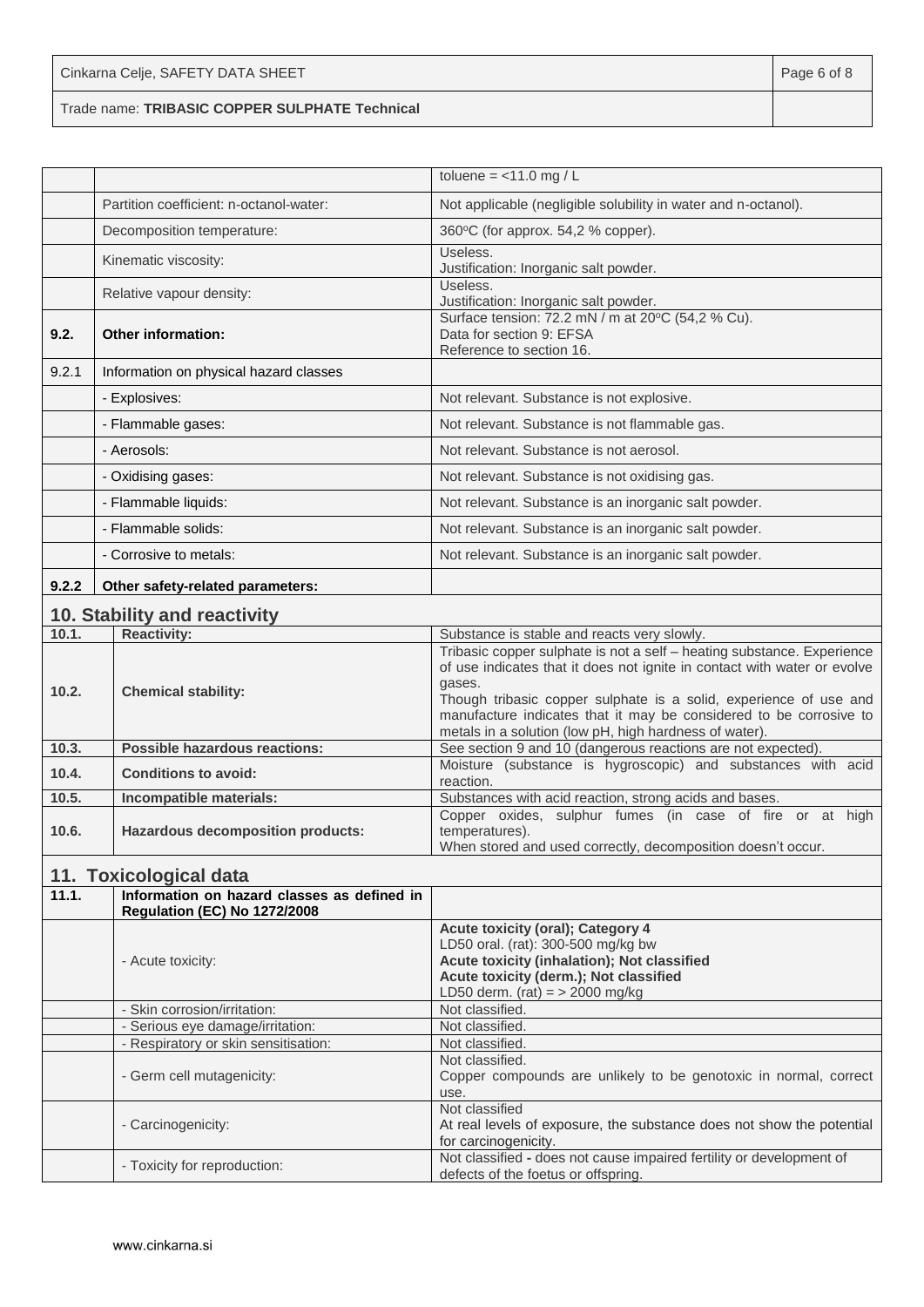Cinkarna Celje, SAFETY DATA SHEET **Page 7 of 8** Trade name: **TRIBASIC COPPER SULPHATE Technical**

|                             |                                                                                                                                             | NOAEL (parental, offspring): 15 mg/kg bw/day                                                                                                                                                                                                                                                                                                                                                                                                                                                                                                                                                                                                                                                                                                               |  |
|-----------------------------|---------------------------------------------------------------------------------------------------------------------------------------------|------------------------------------------------------------------------------------------------------------------------------------------------------------------------------------------------------------------------------------------------------------------------------------------------------------------------------------------------------------------------------------------------------------------------------------------------------------------------------------------------------------------------------------------------------------------------------------------------------------------------------------------------------------------------------------------------------------------------------------------------------------|--|
|                             |                                                                                                                                             | NOAEL (reproductive): 24 mg/kg bw/day                                                                                                                                                                                                                                                                                                                                                                                                                                                                                                                                                                                                                                                                                                                      |  |
|                             | - STOT - single exposure:<br>- STOT - repeated exposure:                                                                                    | Not classified.<br>Not classified.                                                                                                                                                                                                                                                                                                                                                                                                                                                                                                                                                                                                                                                                                                                         |  |
|                             | - Aspiration hazard:                                                                                                                        | Does not fall under this danger.                                                                                                                                                                                                                                                                                                                                                                                                                                                                                                                                                                                                                                                                                                                           |  |
|                             | - Endocrine disrupting properties                                                                                                           | Not classified.<br>Copper compounds do not have the properties of endocrine<br>disruptors when used correctly and normally.                                                                                                                                                                                                                                                                                                                                                                                                                                                                                                                                                                                                                                |  |
|                             | 12. Ecological information                                                                                                                  |                                                                                                                                                                                                                                                                                                                                                                                                                                                                                                                                                                                                                                                                                                                                                            |  |
| 12.1.                       | <b>Toxicity:</b>                                                                                                                            | The substance is classified in the Aquatic Acute toxicity; Category 1<br>and in the Aquatic Chronic toxicity; Category 1<br>LC50 (fish, 96 h): < $1$ mg/L.<br>LC50 (aquatic invertebrates, 48 h): 0,29 mg/L                                                                                                                                                                                                                                                                                                                                                                                                                                                                                                                                                |  |
| 12.2.                       | <b>Persistence and degradability:</b>                                                                                                       | The substance is stable and is not biodegradable.                                                                                                                                                                                                                                                                                                                                                                                                                                                                                                                                                                                                                                                                                                          |  |
| 12.3.                       | <b>Bio accumulative potential:</b>                                                                                                          | Tests did not show accumulation in organisms.                                                                                                                                                                                                                                                                                                                                                                                                                                                                                                                                                                                                                                                                                                              |  |
| 12.4.                       | <b>Mobility in soil:</b>                                                                                                                    | Copper is medium-mobile. Affects the mobility of copper: pH (low acid<br>value - solubility of copper is greater); redox potential (cooper is more<br>soluble in wet soils or in soils with low redox potential); microbial<br>activity and organic matter (humic substances).                                                                                                                                                                                                                                                                                                                                                                                                                                                                             |  |
| 12.5.                       | <b>Results of PBT and vPvB assessment:</b>                                                                                                  | Substance is not considered as PBT/vPvB. It is persistent,<br>bioaccumulation is very low. Substance is rarely an indicator of<br>toxicity.                                                                                                                                                                                                                                                                                                                                                                                                                                                                                                                                                                                                                |  |
| 12.6.                       | <b>Endocrine disrupting properties:</b>                                                                                                     | Not classified.<br>Substance is persistent, bioaccumulation is absent, so it does not<br>have the properties of endocrine disruptors.                                                                                                                                                                                                                                                                                                                                                                                                                                                                                                                                                                                                                      |  |
| 12.7.                       | Other adversative effects:                                                                                                                  | The risk to soil micro-organisms, biological wastewater treatment and<br>to non-terrestrial land-based plants / organisms is low.                                                                                                                                                                                                                                                                                                                                                                                                                                                                                                                                                                                                                          |  |
| 13. Disposal considerations |                                                                                                                                             |                                                                                                                                                                                                                                                                                                                                                                                                                                                                                                                                                                                                                                                                                                                                                            |  |
| 13.1.                       | <b>Waste treatment methods:</b>                                                                                                             | Residues of substances are stored in their original packaging. Waste<br>materials and packaging are given on rent to an authorized collector<br>of hazardous substances in accordance with applicable environmental<br>legislation, which regulates hazardous waste management and the<br>management of packaging and packaging waste.<br>Caution: Do not re-use empty containers!                                                                                                                                                                                                                                                                                                                                                                         |  |
|                             |                                                                                                                                             |                                                                                                                                                                                                                                                                                                                                                                                                                                                                                                                                                                                                                                                                                                                                                            |  |
|                             | <b>14. Transport information</b>                                                                                                            |                                                                                                                                                                                                                                                                                                                                                                                                                                                                                                                                                                                                                                                                                                                                                            |  |
|                             | ADR, RID, AND, IMDG, ICAO-TI/IATA-DGR                                                                                                       | ADR / RID / IMDG                                                                                                                                                                                                                                                                                                                                                                                                                                                                                                                                                                                                                                                                                                                                           |  |
| 14.1.<br>14.2.              | UN number or ID number:<br>UN proper shipping name:                                                                                         | 3077<br>ENVIRONMENTALLY HAZARDOUS SUBSTANCE, SOLID, N.O.S.                                                                                                                                                                                                                                                                                                                                                                                                                                                                                                                                                                                                                                                                                                 |  |
|                             |                                                                                                                                             | /tribasic copper sulphate/                                                                                                                                                                                                                                                                                                                                                                                                                                                                                                                                                                                                                                                                                                                                 |  |
| 14.3                        | <b>Transport hazard class(es):</b>                                                                                                          | $\boldsymbol{9}$                                                                                                                                                                                                                                                                                                                                                                                                                                                                                                                                                                                                                                                                                                                                           |  |
| 14.4.                       | Packaging group:                                                                                                                            | $\overline{III}$                                                                                                                                                                                                                                                                                                                                                                                                                                                                                                                                                                                                                                                                                                                                           |  |
| 14.5.                       | <b>Environmental hazards:</b>                                                                                                               | <b>YES</b><br>ENVIRONMENTALLY HAZARDOUS SUBSTANCE, SOLID, N.O.S.<br>/tribasic copper sulphate/                                                                                                                                                                                                                                                                                                                                                                                                                                                                                                                                                                                                                                                             |  |
| 14.6.                       | <b>Special precautions for user:</b>                                                                                                        | Avoid release to the environment. Do not breathe in the dust.                                                                                                                                                                                                                                                                                                                                                                                                                                                                                                                                                                                                                                                                                              |  |
| 14.7.                       | Maritime transport in bulk according to IMO<br>instruments:                                                                                 | The substance is not to be transported in bulk.                                                                                                                                                                                                                                                                                                                                                                                                                                                                                                                                                                                                                                                                                                            |  |
| 15. Regulatory information  |                                                                                                                                             |                                                                                                                                                                                                                                                                                                                                                                                                                                                                                                                                                                                                                                                                                                                                                            |  |
| 15.1.<br>15.2.              | Safety, health and environmental<br>regulations/legislation specific for the<br>substance or mixture:<br><b>Chemical safety assessment:</b> | This product is a subject to applicable regulations of Plant Protective<br>Products; CLP Regulation; REACH Regulation; Rules on<br>Classification, Packaging and Labelling of dangerous substances;<br>Chemicals law and the law of: safety, occupational health,<br>environmental protection and management of hazardous chemicals;<br>Rules on the protection of workers from the risks related to exposure<br>to chemical agents at work; Rules on personal protective equipment;<br>International carriage of dangerous goods by road / ADR /; A list of<br>harmonized standards, the use of which creates a presumption of<br>conformity of the product with the requirements.<br>A chemical safety assessment for this substance is not implemented. |  |
|                             |                                                                                                                                             |                                                                                                                                                                                                                                                                                                                                                                                                                                                                                                                                                                                                                                                                                                                                                            |  |